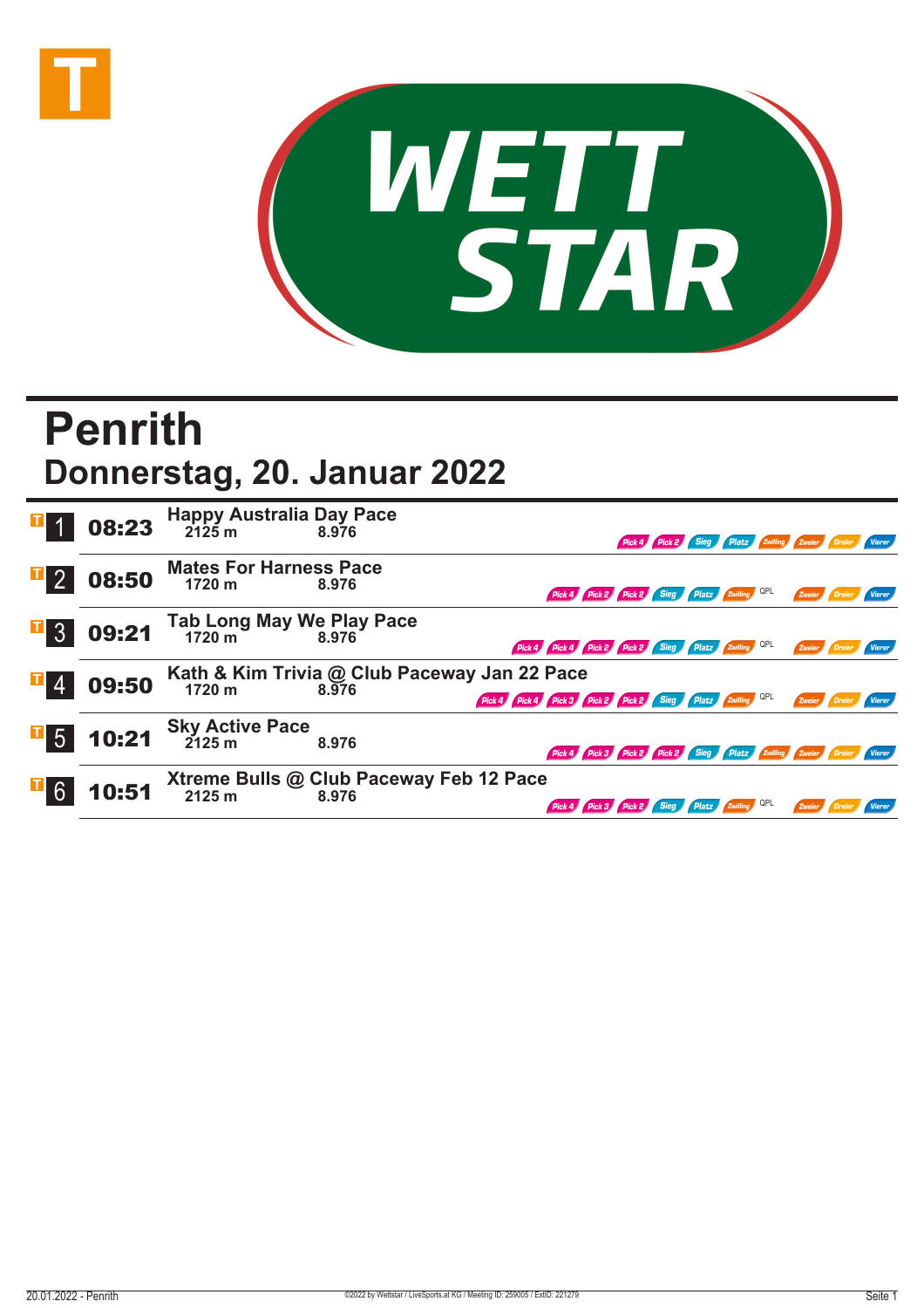| 20.01.2022 - Penrith                    |                |                                   |                     | Rennen#8                            |                   |                             |                    |                             | Seite 2        |
|-----------------------------------------|----------------|-----------------------------------|---------------------|-------------------------------------|-------------------|-----------------------------|--------------------|-----------------------------|----------------|
| <b>WANN STARTET IHR PFERD</b>           |                |                                   |                     |                                     |                   |                             |                    |                             |                |
| <b>Blue Suede Rocka</b>                 |                | Flying Pegasus                    |                     | Je Taime                            | 2                 | My Two Eves                 | 6                  | Shadow Eclipse              | $\overline{2}$ |
| Cadenza                                 | 6<br>6         | Gentle Giant<br>Glenferrie Duster | 2<br>6              | <b>Just Dessy</b><br>Lani Kai Beach | $\sqrt{2}$<br>5   | Nitro Lad<br>Our Bushwacker | 3<br>3             | Shape Up Mike               |                |
| Canonlybeonesir                         | 5              | Hear The Call                     | 6                   | Little Bliss                        |                   | Paidinfull                  | 3                  | Silly Sid                   |                |
| Cashwrangs Smoker<br>Christmas Toyboy   | 4              | Hoiho                             | 5                   | Manly Mach                          |                   | Please Shuddup              | $\overline{2}$     | Smoking Zak<br>Sultan Fella |                |
| Chronicles                              | 5              | <b>Idle Hands</b>                 | 3                   | Matai Reactor                       | 6                 | <b>Richmond Tiger</b>       | 5                  | Team Of Starzzz             |                |
| Collina Kay Jay                         | $\Delta$       | <b>Imperial Poet</b>              | 3                   | Mausie Hutch                        | 5                 | <b>Ritchie Bee</b>          | 3                  | The Maldives                |                |
| Controversial                           | $\overline{2}$ | Its Inevitable                    | 5                   | Miami Surf                          |                   | Rock Of Deliaht             |                    | The Royal Roan              |                |
| Deserta                                 | 3              | Itz All About Me                  | 6                   | Minimum Wage                        | 2                 | Rum Delight                 |                    | Vouchers                    |                |
| Elroy Jetson                            | 4              | Jacks Up                          | 6                   | My Buzz Lightning                   | $\overline{2}$    | Schouten Island             | Δ                  | Whatta Conk                 | 3              |
|                                         |                |                                   |                     |                                     |                   |                             |                    |                             |                |
| <b>WANN STARTET IHR JOCKEY / FAHRER</b> |                |                                   |                     |                                     |                   |                             |                    |                             |                |
| <b>B</b> L Pringle                      |                | 1,3,5,6                           |                     | <b>B P Fitzpatrick</b>              | 2                 | <b>B</b> Portelli           |                    | 3,4,6                       |                |
| <b>Bryse Mcelhinney</b>                 | 2,6            |                                   | <b>Bryson Grima</b> |                                     | 1,4               | C Geary                     |                    | 2,3,6                       |                |
| Cameron Hart                            | 1,4            |                                   | D R Morris          |                                     | 4,6               | G W Mcelhinney              |                    | 2,3,5,6                     |                |
| Grace Panella                           | 3,5            |                                   | Hannah Rixon        |                                     | 4                 | J N Douglass                |                    | 1,2,4,5                     |                |
| Jack Brown                              | 2.4            |                                   |                     | Jack Callaghan                      | 1,2               |                             | James Mcpherson    | 3                           |                |
| Joshua Gallagher                        |                | 1,2,3,4,6                         | Lleyton Green       |                                     | 3,5,6             | M A Forrest                 |                    | 6                           |                |
| R P Morris                              |                | 2,3,4,5,6                         | S A Grayling        |                                     |                   |                             | Stephanie Lippiatt | $\overline{2}$              |                |
| W H Rixon                               | 3.5            |                                   |                     |                                     |                   |                             |                    |                             |                |
| <b>WANN STARTET IHR TRAINER</b>         |                |                                   |                     |                                     |                   |                             |                    |                             |                |
| <b>BD</b> Fox                           | 3              | <b>B J Mccarthy</b>               |                     | 1,2                                 | <b>BL</b> Pringle | 5                           |                    | D M Atkinson                | $\overline{2}$ |
| Danny Gatt-Bouquet                      | 4              | G J Williams                      |                     | 1,2,3,4,5,6                         | G M Day           | 4                           |                    | <b>Grant Fuller</b>         | 3              |
| I C Wilson                              |                | 1,2,5<br>J Conolly                |                     | 1,4                                 | J Sultana         | 3,6                         |                    | James Mcpherson             | $\overline{3}$ |
| K A Morris                              | 2              | K J Pizzuto                       |                     | 2.4                                 | L C Jurd          | 2.6                         |                    | M A Forrest                 | 6              |
| M A Teuma                               | 3,4            | M Doltoff                         |                     |                                     | <b>MP</b> Watkins | ĥ                           |                    | Michael Leary               | 5              |
| P G Tanti                               |                | P R J Fitzpatrick                 |                     |                                     | S A E Elliott     | 1,3,5,6                     |                    | S A Lippiatt                | 2,4            |
| S Wade                                  |                | 3.5.6<br>T C Mcelhinney           |                     | 6                                   | T S Sutton        | 2,6                         |                    |                             |                |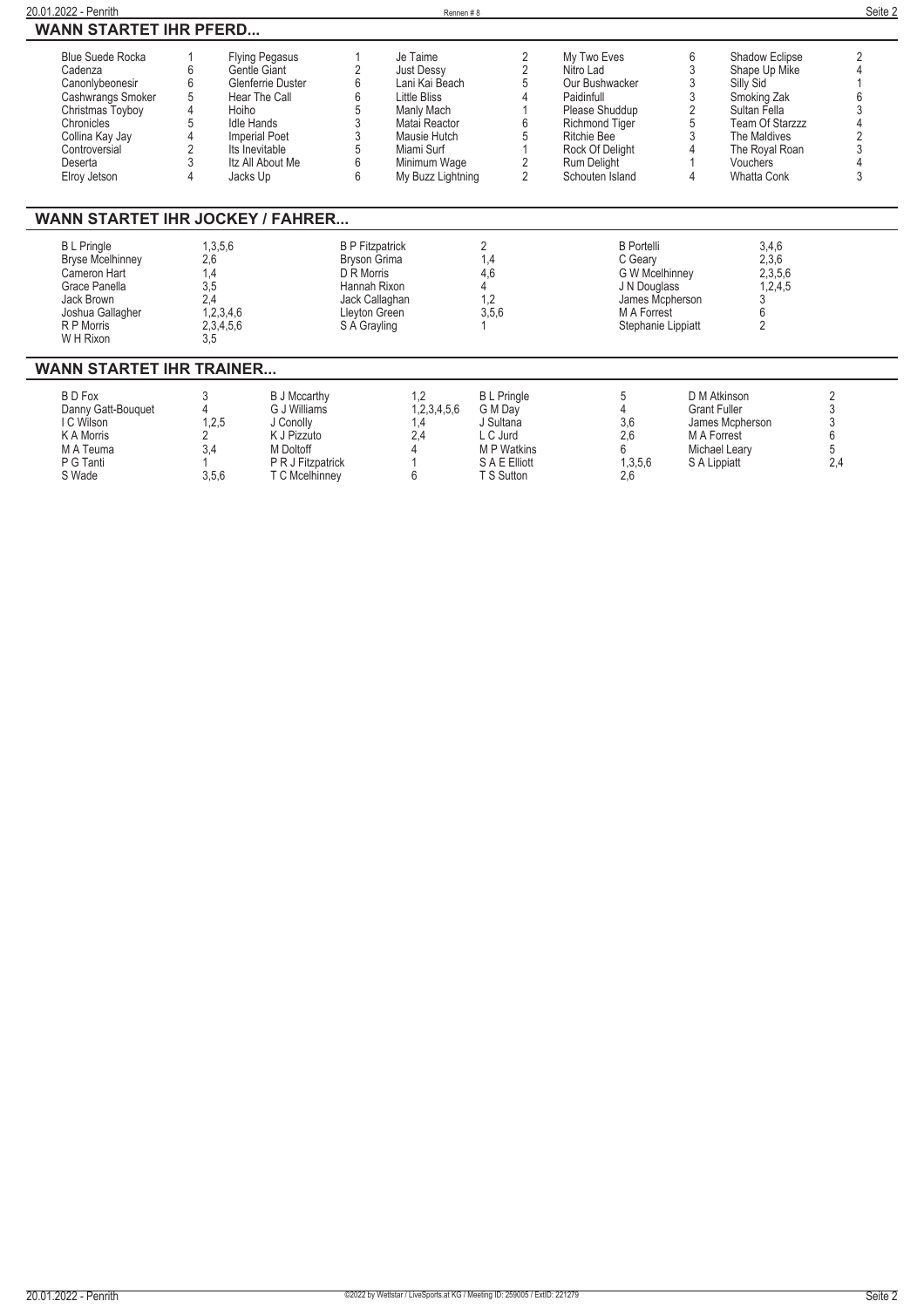| 20.01.2022 - Penrith |                                                                                                  |                                                     | Rennen#1      | Seite 3 |
|----------------------|--------------------------------------------------------------------------------------------------|-----------------------------------------------------|---------------|---------|
| $ \mathsf{T} $       | 2125 m<br>8.976                                                                                  | <b>Happy Australia Day Pace</b><br>Rennpreis: 8.976 |               |         |
| 08:23                |                                                                                                  |                                                     |               |         |
| 2125                 | <b>Sieg</b><br>Platz<br>Zwilling<br>Zweier                                                       | <b>Vierer</b><br><b>Dreier</b>                      | Pick 2 Pick 4 |         |
| И                    | <b>Yankee Ideal</b><br>4j. H (American Ideal - Wicked Nights)<br>Trainer: P R J Fitzpatrick      |                                                     |               |         |
| ML: 19,0             | <b>S A Grayling</b>                                                                              |                                                     |               |         |
| $\overline{2}$       | <b>Rum Delight</b><br>9j. W (Bettor's Delight - Supreme Belle)<br>Trainer: S A E Elliott<br>×    |                                                     |               |         |
| ML: 51,0             | <b>BL</b> Pringle                                                                                |                                                     |               |         |
| 3                    | <b>Silly Sid</b><br>8j. W (Always A Virgin - Crudine Hilton)<br>Trainer: J Conolly               |                                                     |               |         |
| ML: 41,0             | <b>Bryson Grima</b>                                                                              |                                                     |               |         |
| 4                    | <b>Manly Mach</b><br>8j. W (Mach Three - Lils Dream)<br>Trainer: G J Williams<br>9<br>圈          |                                                     |               |         |
| ML: 195,0            | Joshua Gallagher                                                                                 |                                                     |               |         |
| 5                    | <b>Blue Suede Rocka</b><br>4j. W (A Rocknroll Dance - Spread The Joy)<br>Trainer: P G Tanti<br>ш |                                                     |               |         |
| ML: 34,0             | <b>Cameron Hart</b>                                                                              |                                                     |               |         |
| 6                    | <b>Flying Pegasus</b><br>10j. W (Tiz A Masterpiece - Artesian Lady)<br>Trainer: I C Wilson<br>U  |                                                     |               |         |
| ML: 18,0             | J N Douglass                                                                                     |                                                     |               |         |
| 7                    | <b>Miami Surf</b><br>5j. W (Somebeachsomewhere - Wandjina Girl<br>Trainer: B J Mccarthy<br>ò     |                                                     |               |         |
| ML: 42,0             | Jack Callaghan                                                                                   |                                                     |               |         |
| Ergebnis:            | Quoten:                                                                                          |                                                     |               |         |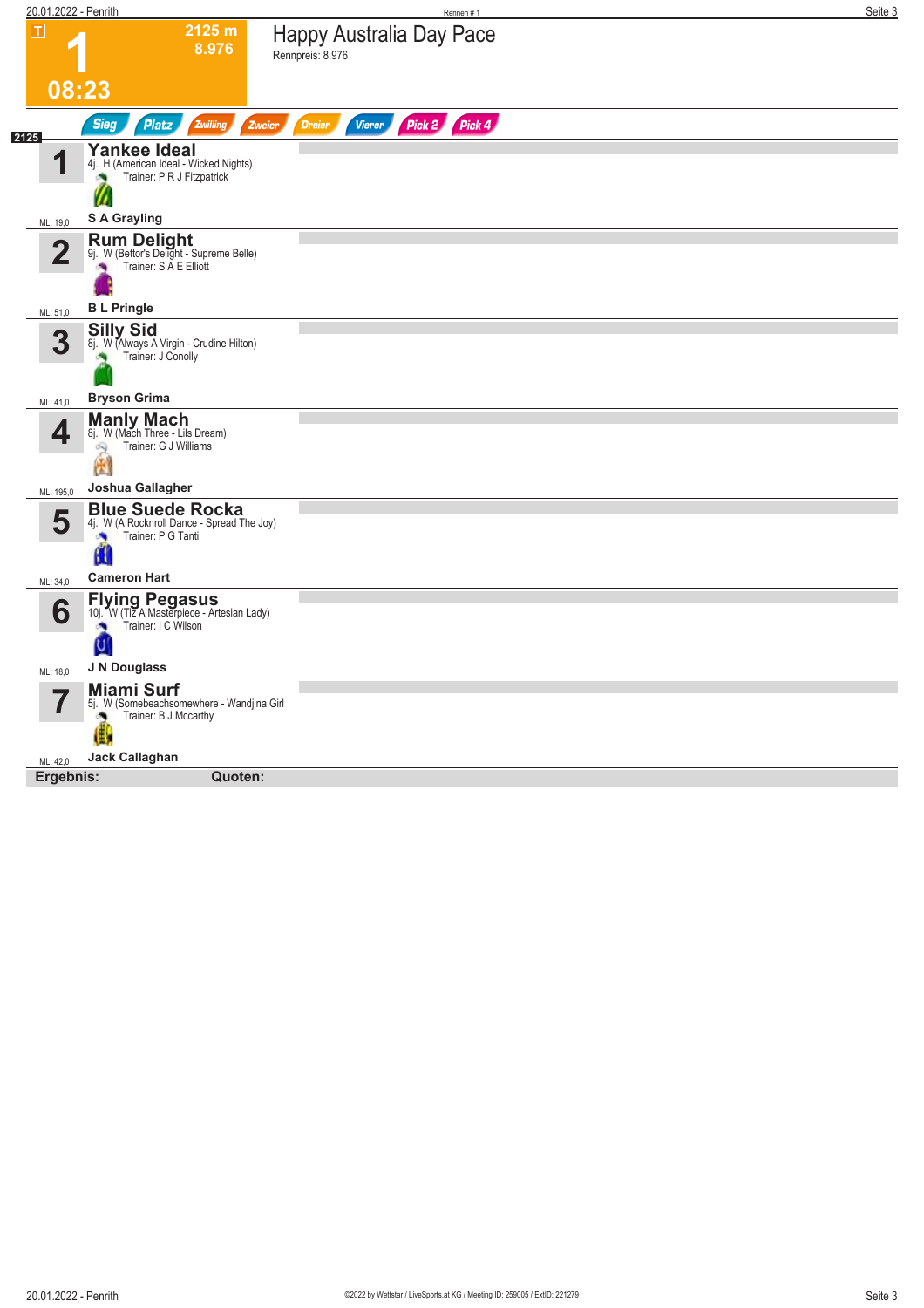|                    | 20.01.2022 - Penrith                                                                |                                                                                           | Rennen#2                                                         | Seite 4 |
|--------------------|-------------------------------------------------------------------------------------|-------------------------------------------------------------------------------------------|------------------------------------------------------------------|---------|
| $\boxed{\text{T}}$ |                                                                                     | 1720 m<br>8.976                                                                           | <b>Mates For Harness Pace</b><br>Rennpreis: 8.976                |         |
|                    | 08:50                                                                               |                                                                                           |                                                                  |         |
| 1720               | <b>Sieg</b>                                                                         | QPL<br><b>Platz</b><br>Zwilling                                                           | Pick 2 Pick 2 Pick 4<br><b>Vierer</b><br><b>Dreier</b><br>Zweier |         |
|                    | И<br>۸<br>Ш                                                                         | <b>Minimum Wage</b><br>7j. W (P Forty Seven - Eight Ball)<br>Trainer: L C Jurd            |                                                                  |         |
|                    | <b>Jack Brown</b><br>ML: 16,0                                                       |                                                                                           |                                                                  |         |
|                    | $\mathbf 2$                                                                         | Just Dessy<br>6j. W (Alta Christiano - Kiwi Blues)<br>Trainer: B J Mccarthy               |                                                                  |         |
|                    | <b>Jack Callaghan</b><br>ML: 175,0                                                  |                                                                                           |                                                                  |         |
|                    | <b>Gentle Giant</b><br>3<br>淘<br>X                                                  | 7j. W (Bettor's Delight - Gentle Anvil)<br>Trainer: T S Sutton                            |                                                                  |         |
|                    | <b>G W Mcelhinney</b><br>ML: 26,0                                                   |                                                                                           |                                                                  |         |
|                    | Zambia<br>4                                                                         | 5j. W (Bettor's Delight - Mashika)<br>Trainer: D M Atkinson                               |                                                                  |         |
| ML: 8,0            | <b>B P Fitzpatrick</b>                                                              |                                                                                           |                                                                  |         |
|                    | 5<br>W                                                                              | <b>Please Shuddup</b><br>7j. W (Auckland Reactor - Blah Blah Blah)<br>Trainer: K A Morris |                                                                  |         |
|                    | <b>Bryse Mcelhinney</b><br>ML: 13,0                                                 |                                                                                           |                                                                  |         |
|                    | <b>The Maldives</b><br>6<br>×<br>Ų                                                  | 10j. W (Tinted Cloud - Popular Beach)<br>Trainer: I C Wilson                              |                                                                  |         |
|                    | J N Douglass<br>ML: 41,0                                                            |                                                                                           |                                                                  |         |
|                    | 57<br>М<br>C Geary<br>ML: 26,0                                                      | <b>Shadow Eclipse</b><br>7j. W (Shadow Play - Chauser Franco)<br>Trainer: G J Williams    |                                                                  |         |
|                    | 8<br>Q<br>圈                                                                         | My Buzz Lightning<br>4j. W (Bettor's Delight - Nicky's Delight)<br>Trainer: G J Williams  |                                                                  |         |
|                    | <b>R P Morris</b><br>ML: 95,0                                                       |                                                                                           |                                                                  |         |
|                    | <b>Controversial</b><br>9<br>$\infty$<br>ш<br><b>Stephanie Lippiatt</b><br>ML: 21,0 | 10j. W (Changeover - Choice Machine)<br>Trainer: S A Lippiatt                             |                                                                  |         |
|                    | <b>Je Taime</b>                                                                     |                                                                                           |                                                                  |         |
|                    | U<br>z.<br>Joshua Gallagher                                                         | 4j. S (Bettor's Delight - Queen Camille)<br>Trainer: K J Pizzuto                          |                                                                  |         |
|                    | ML: 85,0<br>Ergebnis:                                                               | Quoten:                                                                                   |                                                                  |         |
|                    |                                                                                     |                                                                                           |                                                                  |         |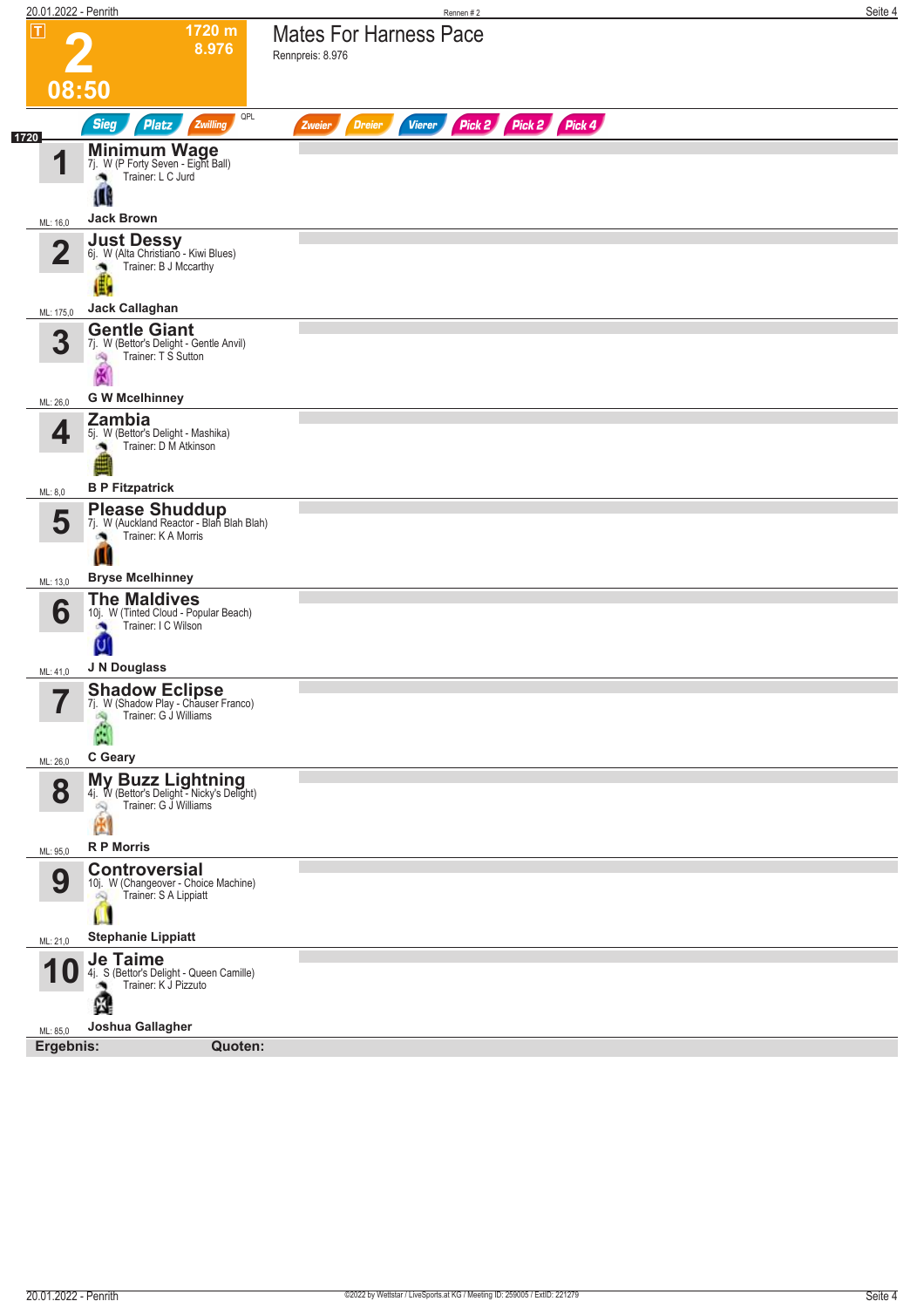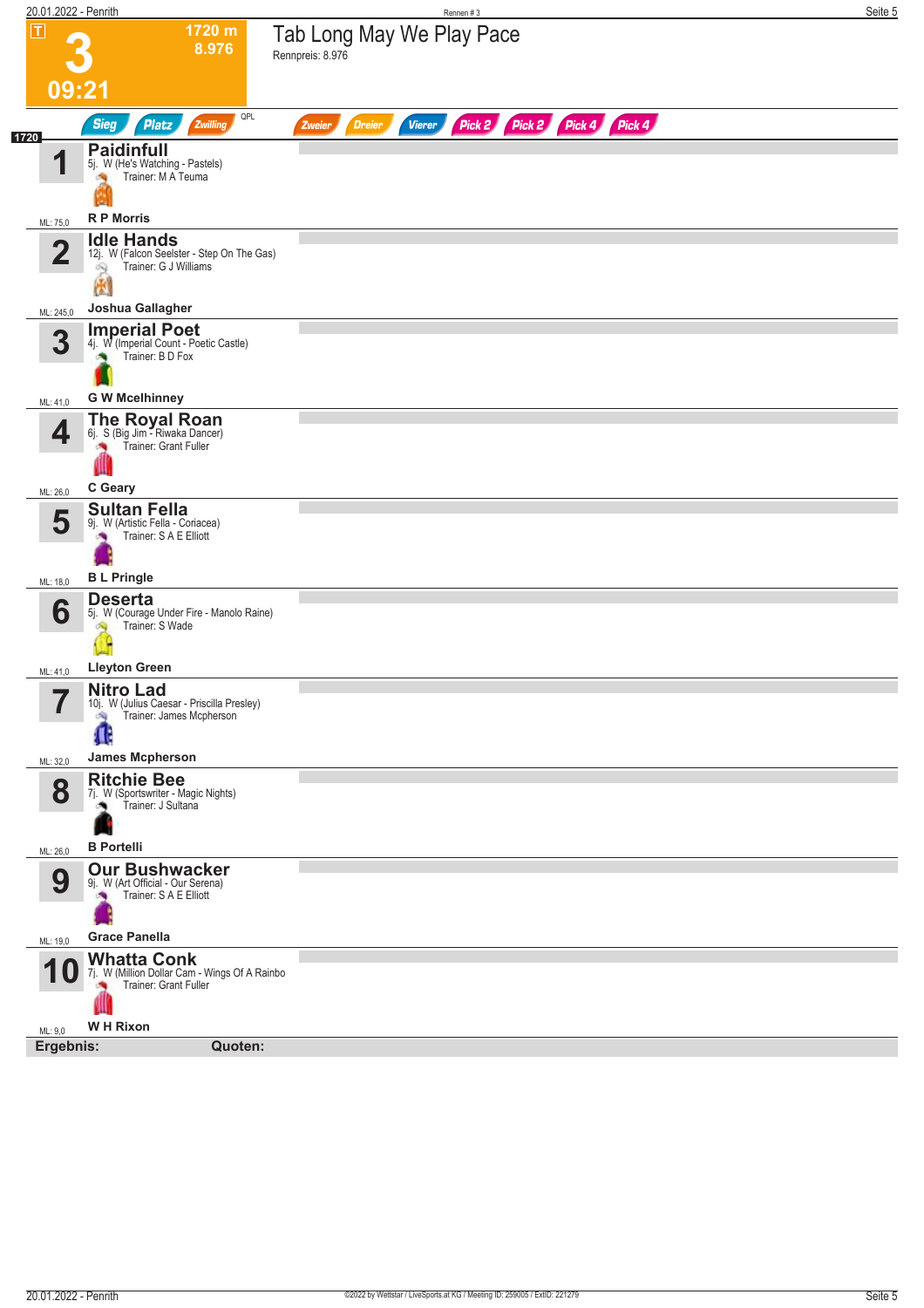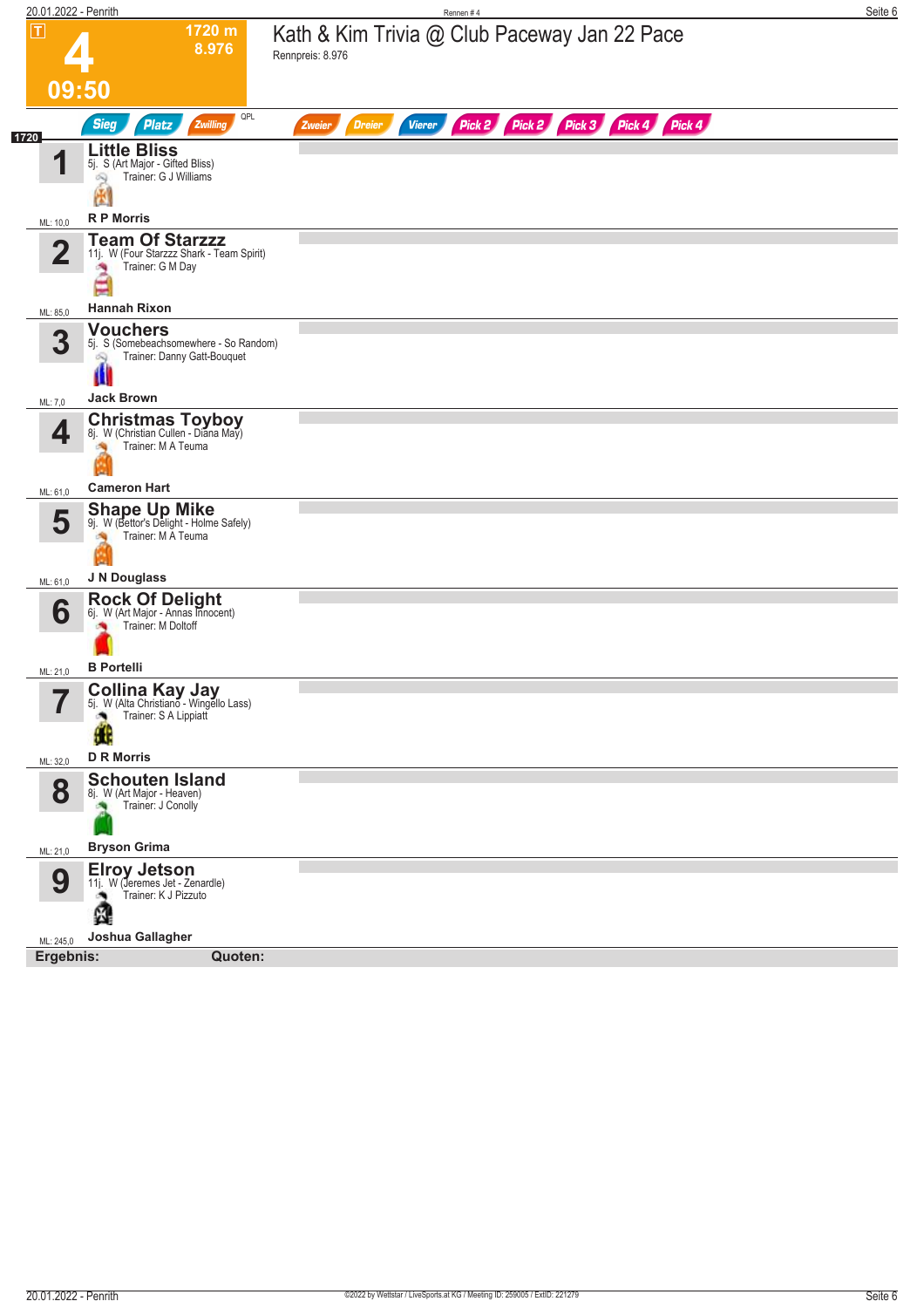| 20.01.2022 - Penrith |                                                                                                   |                                            | Rennen #5 |                             | Seite 7 |
|----------------------|---------------------------------------------------------------------------------------------------|--------------------------------------------|-----------|-----------------------------|---------|
| $\boxed{\text{T}}$   | 2125 m<br>8.976                                                                                   | <b>Sky Active Pace</b><br>Rennpreis: 8.976 |           |                             |         |
|                      | 10:21                                                                                             |                                            |           |                             |         |
| 2125                 | <b>Sieg</b><br>Platz<br>Zwilling                                                                  | <b>Dreier</b><br>Vierer<br><b>Zweier</b>   |           | Pick 2 Pick 2 Pick 3 Pick 4 |         |
| И                    | <b>Its Inevitable</b><br>9j. W (Bettor's Delight - Inevitable)<br>Trainer: B L Pringle<br>69<br>≝ |                                            |           |                             |         |
| ML: 33,0             | <b>BL Pringle</b>                                                                                 |                                            |           |                             |         |
| 2                    | Richmond Tiger<br>5j. W (Mach Three - Tiger Tina)<br>Trainer: G J Williams<br>ô9                  |                                            |           |                             |         |
|                      | 圈                                                                                                 |                                            |           |                             |         |
| ML: 26,0             | <b>R P Morris</b>                                                                                 |                                            |           |                             |         |
| 3                    | <b>Mausie Hutch</b><br>4j. S (Betterthancheddar - Maudieinfullbloom)<br>Trainer: Michael Leary    |                                            |           |                             |         |
| ML: 11,0             | <b>WH Rixon</b>                                                                                   |                                            |           |                             |         |
| 4                    | <b>Hoiho</b><br>9j. W (Washington Vc - Soup And Quackers)<br>Trainer: S A E Elliott<br>S.         |                                            |           |                             |         |
| ML: 41,0             | <b>G W Mcelhinney</b>                                                                             |                                            |           |                             |         |
| 5                    | <b>Chronicles</b><br>6j. W (Sportswriter - Gold Liner)<br>Trainer: S Wade<br>S)                   |                                            |           |                             |         |
| ML: 37,0             | <b>Lleyton Green</b>                                                                              |                                            |           |                             |         |
| 6                    | <b>Cashwrangs Smoker</b><br>11j. W (Chief Marty - Glazzawyne)<br>Trainer: S A E Elliott<br>×      |                                            |           |                             |         |
| ML: 85,0             | <b>Grace Panella</b>                                                                              |                                            |           |                             |         |
| 7                    | Lani Kai Beach<br>9j. W (Camlach - Popular Beach)<br>Trainer: I C Wilson<br>×<br>U                |                                            |           |                             |         |
| ML: 28,0             | J N Douglass                                                                                      |                                            |           |                             |         |
| Ergebnis:            | Quoten:                                                                                           |                                            |           |                             |         |
|                      |                                                                                                   |                                            |           |                             |         |